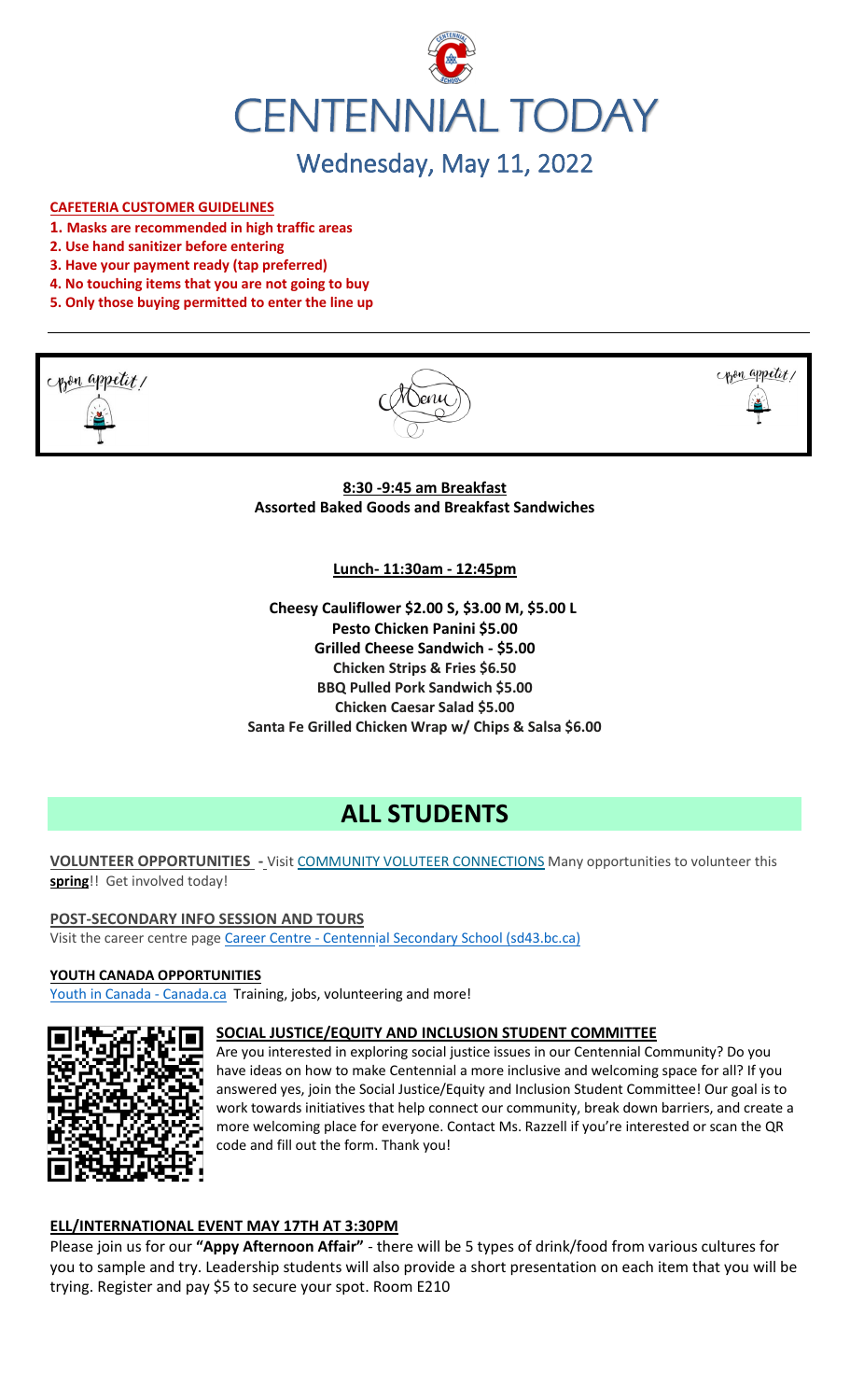#### **ENGINEERING PROJECT EXPO\*NEW\***

BCIT School of Energy is inviting you to the Engineering Project Expo on Wednesday, May 11 from 2:00 to 4:00 pm at the BCIT Burnaby Campus. There will be many final projects on display from the Mechatronics and Robotics program, as well as projects from Electrical, Mechanical, and Computer Engineering programs. Centennial graduate, Mason Kury will be sharing his project upgrading a CoreXY 3D printer to be driven by servo motors. All are welcome. Highly recommended to any students in Programming, Electronics, or Tech Leadership!

#### **#LOCAL LOVE FUND – ART EXPO – "COMO LAKE"**

Bring some joy and #locallove to the community! Theme: "COMO LAKE". Submissions will be due May 25<sup>th</sup>. Questions? Email [dhealeywright@sd43.bc.ca](mailto:dhealeywright@sd43.bc.ca) or come to the Career Centre**\*\* ONLY 5 CANVASES LEFT!! GET YOURS TODAY!**

## **GRADE 12**

#### **CAPILANO U - Application Deadline Extended: Bachelor of Kinesiology**

Applications for the Fall 2022 intake of the Bachelor of Kinesiology (BKINKINE) have been reopened and extended to **June 7, 2022** (but may close sooner if the program becomes full). This intake was previously closed May 3, 2022. Application dates will update on the website with the next web refresh. Program and admission information can be found [HERE](https://r20.rs6.net/tn.jsp?f=001SUzFX9y6x_DZ8u1ILhrZoR561QI7ko-glqLZ3NGKEFYDiPkHhwaQO5hadoW4JFVrApBljFLx0BCplok2Va4m_w32cW5s6kD5qv8NykZgy9Zo72NK3zwzReaGpUNNGz3GRbVeQAJCqhUivMUWEW1rI3-OAq6I8DoKzJOqbnBGczpT3WvMJ8WdqqH5YzRx_ltcjN6YI1_AoMBQ78y5WnWPt6b6a38aSrIOtAeTudxClJQPgYbTky18V93Bm4ygG_m5VH6MYk12RIgavzLTCSojuA==&c=3pWigr51xerjgpsJQfV7gCmLcs4LPkC7OicqYYgjmVJbku7DyMgbQA==&ch=xtJxjTAWGbsUBfCzEiIL8P3QkU5CEUWkteH7aJ3afKtmbmqCWhD_Rg==)

#### **ATTENTION GRADE 12s\*NEW\***

We are excited to announce that after a 2-year hiatus, the **2022 Grad Dinner Dance** will be on **Saturday, June 18 th** at 6pm at the **Sheraton Wall Centre Vancouver**. Dress code is formal. A buffet dinner will be served, followed by dancing. Tickets are \$175 and will be available on School Cash Online. (The PAC will be hosting After Grad at the Coquitlam Rec Centre on Poirier following Dinner Dance, these tickets will be available separately.) If you have **specific food allergies or intolerances**, please email **Ms. Mattson** at [mmattson@sd43.bc.ca](mailto:mmattson@sd43.bc.ca) or see her in Room E216.

- Dinner Dance Tickets \$175 per grad available to purchase online between May 2 May 14
- Aftergrad Tickets \$40 per grad available to purchase online between May 15 May 31
- Commencement Guest Tickets \$5 per guest available to purchase online between May 15 June 9
- All tickets must be purchased online on SchoolCash site. <https://sd43.schoolcashonline.com/>

#### **2022 VALEDICTORIAN SELECTION PROCESS\*NEW\* NOMINATION QUALIFICATIONS:**

- Must be in good standing to graduate as of June 2022 (no 'I' Reports, no courses that have been failed this year)
- 4 teacher nominations

#### **NOMINATION PROCESS:**

Interested potential nominees must submit the following to be considered for nomination:

- Teacher Nomination Forms (4) (this is an online form the link has been emailed to all teachers and was included in the email sent to families)
- Short Essay *(1 page, typed, double-spaced)* "*Why I Should Be Valedictorian*", completed on your own (submitted Mr. Jackson at [brjackson@sd43.bc.ca\)](mailto:bking@sd43.bc.ca)

#### *\*This package is to be emailed before 4 pm, May 13th 2022 (no exceptions!)*

#### **TIMELINE:**

| May $5^{th} - 13^{th}$ | - The online Nomination forms goes live                                                           |
|------------------------|---------------------------------------------------------------------------------------------------|
| May $13^{\text{th}}$   | -Nomination forms and teacher forms due to the Mr. Jackson's email briackson@sd43.bc.ca by 4 p.m. |
| May $16^{\text{th}}$   | - Nominee Staff Selection Committee meeting                                                       |
| May $17^{\text{th}}$   | - Successful nominees announced                                                                   |
| May 18 <sup>th</sup>   | - Successful nominee meeting to discuss campaign process and requirements. Time TBA.              |
| May 26 <sup>th</sup>   | - Speeches will be shared to grade 12 students. Online voting will occur.                         |
| May 27 <sup>th</sup>   | - Valedictorian announced                                                                         |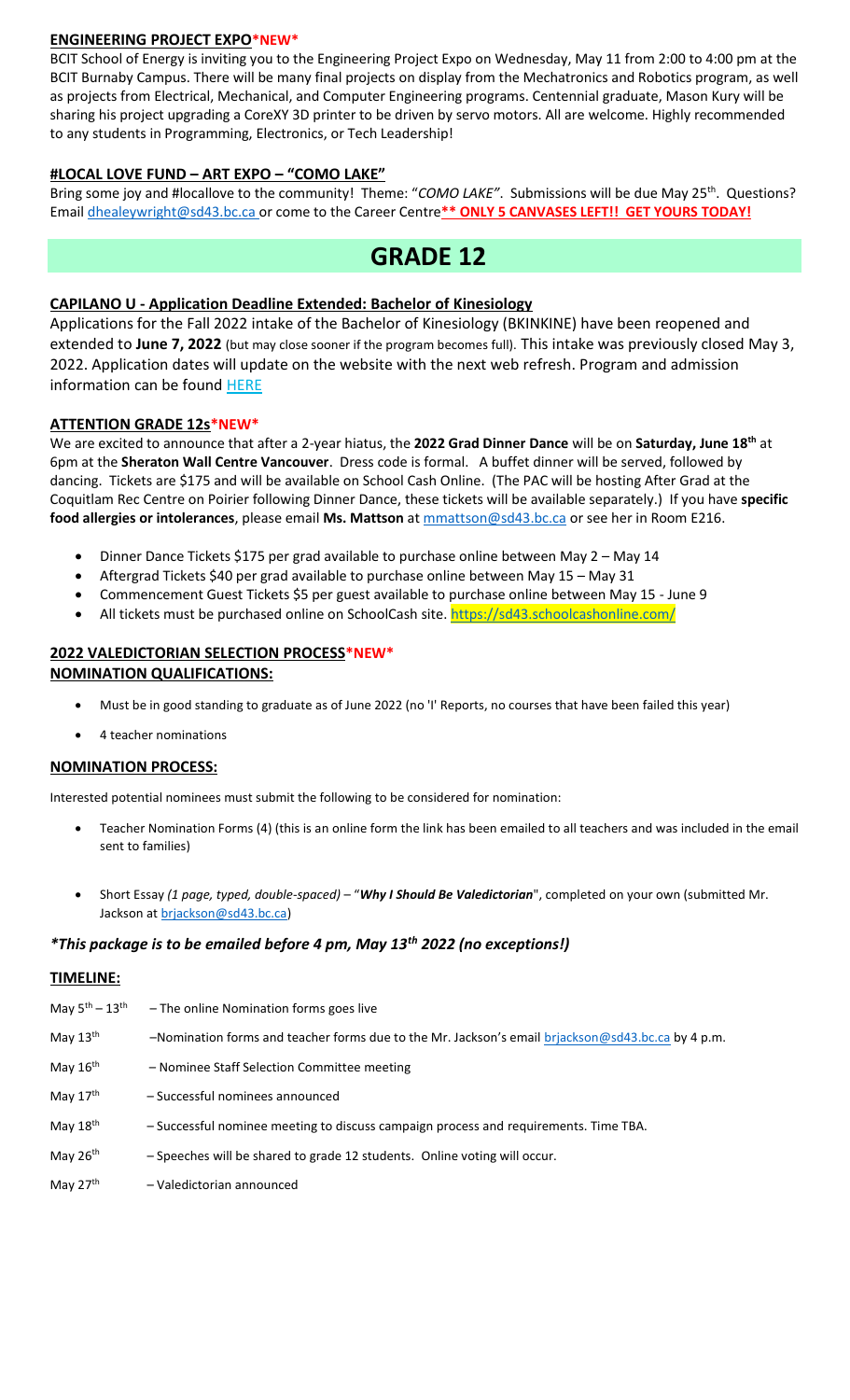

## **BCGUE SCHOLARSHIPS NOW OPEN TO June 15th \*NEW\***

2022 BCGEU Scholarship Program - [BC General Employees' Union \(BCGEU\)](https://www.bcgeu.ca/2022_bcgeu_scholarship_program)

A BCGEU member in good standing, or related to a current, retired, or deceased BCGEU member or staff; and A student or prospective post-secondary or higher learning student enrolled, registered or planning to attend an eligible educational institution in 2022 **Essay**: In addition to providing personal information, applicants must submit a short essay of 450 - 500 word essay.

#### **MAILLARDVILLE RESIDENTS ASSOC. BURSARY \*UPDATED\*NEW\***

Grade 12 student who lives in Maillardville, demonstrates financial need, makes a contribution to their community through community service and will graduate with a Dogwood Diploma or a BC School Completion Certificate. Value \$500 Apply by June 30<sup>th</sup> Career Centre - [Centennial Secondary School \(sd43.bc.ca\)](https://www.sd43.bc.ca/school/centennial/ProgramsServices/CareerCentre/financeawards/Pages/default.aspx?login=-73147025#/=)

#### **SEVERAL SCHOLARSHIPS DUE TOMORROW, MAY 12TH AND MAY 15TH\*NEW\***

Mindshare Tech, Indigenous Ed, Loreine Shantz (Alderson), Pacific Leaders, BCAHA, Lotus Light Charity

#### AH STEEL IN MAPLE RIDGE – JOB OPPORTUNITES FOR HIGH SCHOOL GRADUATES OR SUMMER STUDENTS in the rebar trades. Details on the career centre page **\*NEW\***

Start as a labourer and work your way up to a machine operator Here is the link to our website so you can learn a bit more about A&H and what we do <https://ah-steel.com/vancouver/>

#### **YOUTH TRANSFORMING SOCIETY COMMUNITY SERVICE SCHOLARSHIP\*NEW\***

[YTS Scholarship for Community Service 2022 \(google.com\)](https://docs.google.com/forms/d/e/1FAIpQLSeQZEWFkQlGBaklvqyoo4-r4lqu0HoIY_y418VNZeULfBFXIQ/viewform) Graduating student/Lower Mainland/ Min. 70%/Service - DEADLINE: May 30, 2022 at 11:59 PM.

## **STUDY AND GO ABROAD VIRTUAL EDUCATION FAIR – MAY 19TH \*NEW\***

Register: **<https://saga.easyvirtualfair.com/landing>** Details on the career centre page or check the

website <https://www.studyandgoabroad.com/virtual-education-fair/>.

#### **VOLUNTEER AT GLENAYRE'S ANNUAL CARNIVAL\*NEW\***

**Glenayre Elementary** annual Spring Carnival needs **volunteers** - run carnival games and/or supervise children on the Bouncy Inflatables on **Thurs. May 26, from 2:45-7pm,** . Please go to our

website <https://www.lotsahelpinghands.com/c/630280/login> and request to become a member first.

### **UVIC ZOOM INFO SESSIONS FOR GRADE 10 & 11'S – Adulting 101 (personal finance) and Creativity 101 hosted by Gustavson School of Business (Virtual) \*NEW\***

Various dates May 18, 19<sup>th</sup> and 25th. Details on the career centre page [https://www.sd43.bc.ca/school/centennial/ProgramsServices/CareerCentre/postsecondary/Pages/default.asp](https://www.sd43.bc.ca/school/centennial/ProgramsServices/CareerCentre/postsecondary/Pages/default.aspx#/=)  $x#/=$ 

#### **GRACE FAMILY NETWORK FOUNDATION SCHOLARSHIP ESSAY (3 X \$500 in Metro Vancouver)**

*"WHAT ARE YOUR IDEAS TO REDUCE SYSTEMIC BIAS AND INEQUITY IN SOCIETY?"* To submit your essay go to [GFNF.ORG](http://www.gfnf.org/) Deadline: May 31/22

#### **MAILLARDVILLE RESIDENT'S ASSOCIATION BURSARY (\$500)**

Student(s) who reside in Maillardville, demonstrate **financial need** to enable them to further their education, Community Service, attain satisfactory academic proceeding to a post-secondary institution in Canada. Application on the [Career Centre site.](https://www.sd43.bc.ca/school/centennial/ProgramsServices/CareerCentre/financeawards/Pages/default.aspx#/=) Deadline **May 15th**

## **SUMMER JOBS/COQUITLAM/PORT COQUITLAM**

[Available jobs near Coquitlam \(BC\) -](https://www.jobbank.gc.ca/jobsearch/jobsearch?fsrc=21&searchstring=&locationstring=COQUITLAM&mid=&button.submit=Search) Search - Job Bank [Available jobs near Port Coquitlam \(BC\) -](https://www.jobbank.gc.ca/jobsearch/jobsearch?searchstring=&locationstring=Port+Coquitlam%2C+BC&fsrc=21) Search - Job Bank